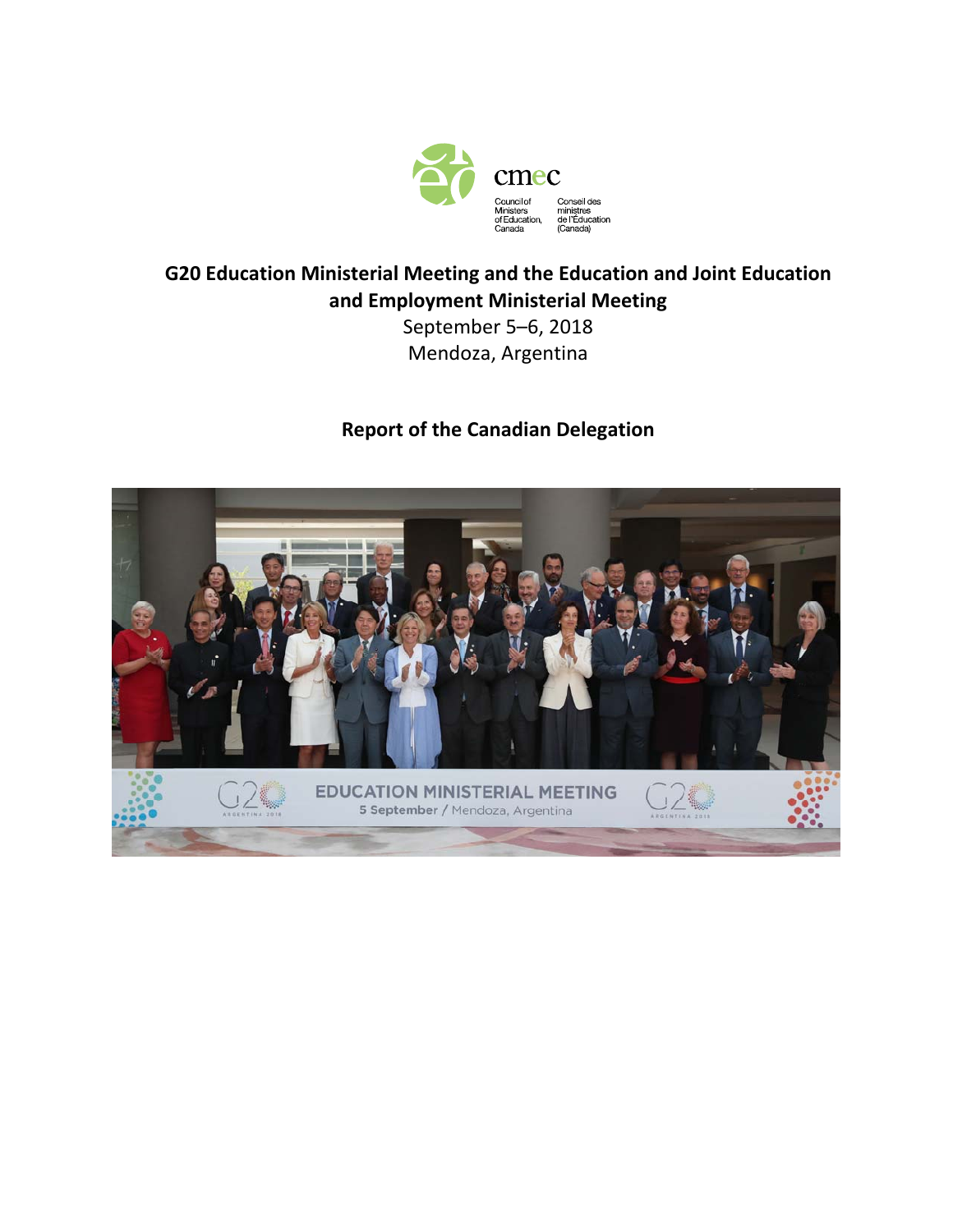# **Table of Contents**

| ୍ୟ |
|----|
|    |
|    |
|    |
|    |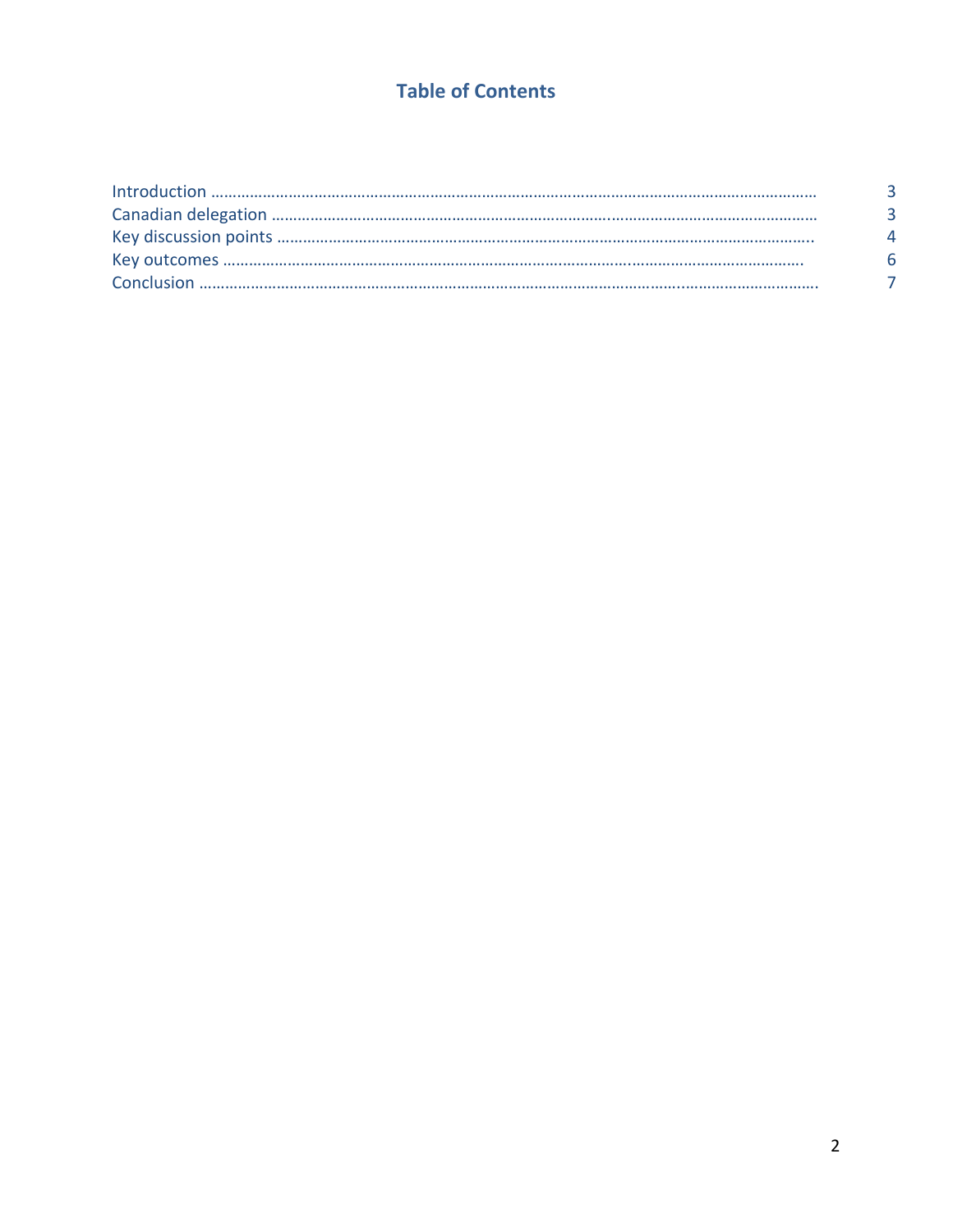

## **Introduction**

The G20 Education Ministerial Meeting and the Education and Joint Education and Employment Ministerial Meetings took place on September 5–6, 2018, in Mendoza, Argentina.

The G20 was created in 1999 after G7 finance ministers and central bank governors saw a need for a more inclusive body with a stronger impact to address the world's financial challenges. Argentina holds the G20 presidency for 2018, and it is the first year that education has been included in the G20 agenda. It is therefore the first time that CMEC was represented at this international table.

Discussions at ministerial‐level meetings, such as the G20 Education Ministerial Meeting and the Education and Joint Education and Employment Ministerial Meetings, will contribute to the discussions that will take place during the G20 Leaders' Summit, on November 30–December 1, 2018, in Buenos Aires, Argentina.

The G20 Education Ministerial Meeting and the Education and Joint Education and Employment Ministerial Meetings were opportunities for ministers of education and employment to discuss the future of work as well as best practices in educating and training future workers with the necessary skills.

# **Canadian delegation**

The Canadian delegation was co‐led by the Honourable Tina Beaudry‐Mellor, Minister of Advanced Education, Saskatchewan, as provincial co‐head and representing CMEC, and the Honourable Patricia A. Hadju, Minister of Employment, Workforce, and Labour, as federal co‐ head. The Canadian delegation included eight delegates in total.

### **CMEC**

- Tina Beaudry‐Mellor, Minister of Advanced Education, Saskatchewan
- Antonella Manca-Mangoff, Director, International, CMEC Secretariat

### **Employment and Social Development Canada (ESDC)**

- Patricia Hajdu, Minister of Employment, Workforce Development and Labour
- Daniel McKenzie, Policy Advisor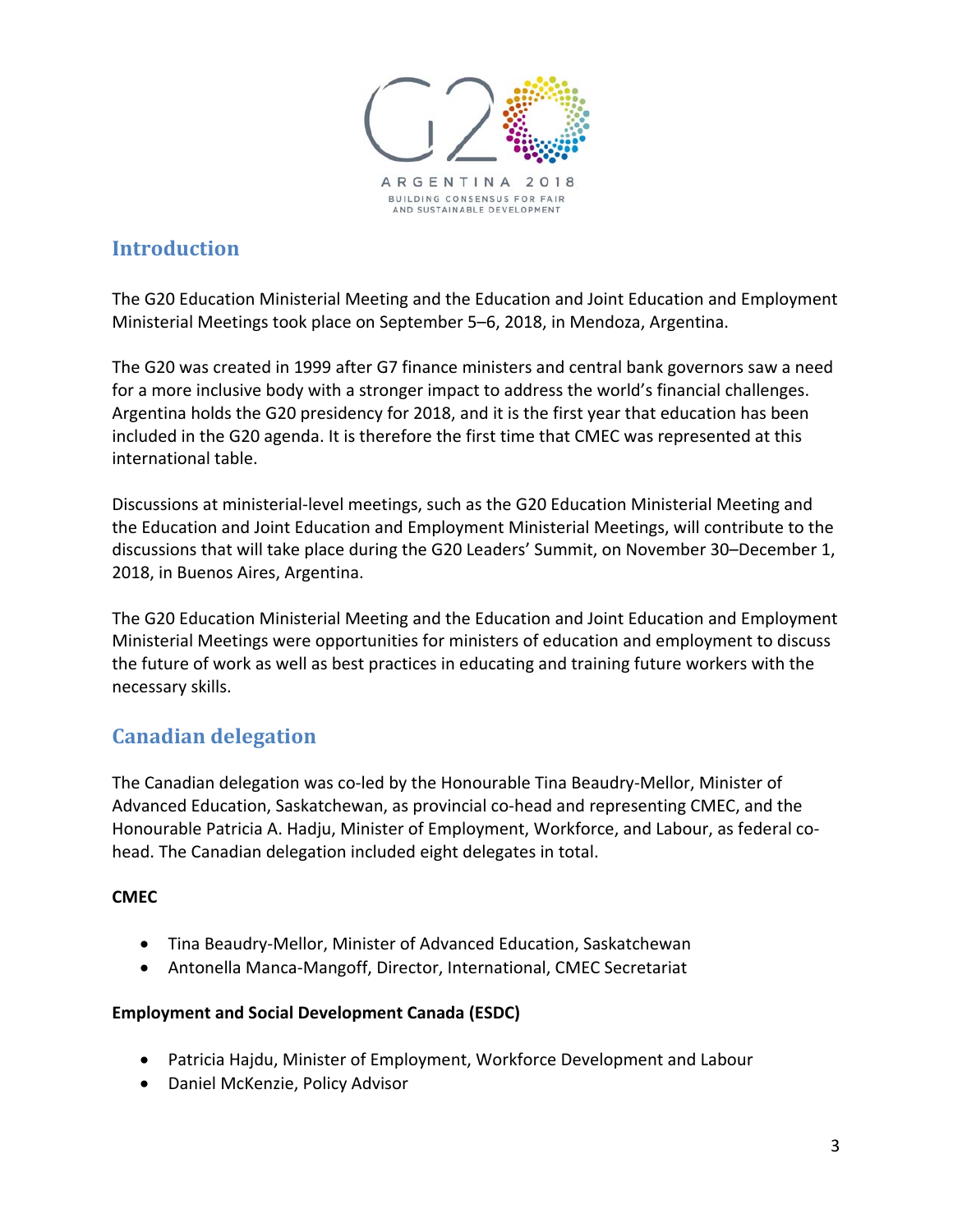- Stephen Johnson, Director General, Labour Market Information, Skills and Employment Branch
- Jacinthe Arsenault, Manager, International Relations, Strategic and Service Policy Branch
- Annie Boudrias, Communications Advisor, Public Affairs and Stakeholder Relations
- Beatriz Ventura**,** Public, Cultural and Academic Affairs Officer, Canadian Embassy (Argentina)

## **Key discussion points**

Representatives from G20 member and guest countries reiterated their commitment to the UN Sustainable Development Goals (SDGs), and in particular to Sustainable Development Goal 4 – to "ensure inclusive and equitable quality education and promote lifelong learning opportunities for all."

During the education meeting, ministers shared their views on the role of education in equipping students with the necessary skills for the current and future labour market. They shared key policies being implemented in their respective countries related to curriculum reform, teacher training, innovative education strategies, and education financing, both domestic and international.

Minister Beaudry‐Mellor highlighted CMEC's work on global competencies and noted they were emphasized in last year's Dusseldorf Ministerial Statement on the Digital Economy (http://unctad.org/meetings/en/Contribution/dtl\_eWeek2017c02‐G20\_en.pdf). She also discussed how this curricular reform is well aligned with global education initiatives and is built on a solid foundation of literacy and numeracy. Ministers reiterated the importance of teaching youth foundational skills, as well as training them in digital technologies, including the ability to analyze and evaluate large amounts of digital and on‐line data. Ministers also underscored the need to develop attributes such as resiliency and self‐motivation in today's students, given the unpredictable future world of work.

Argentina emphasized the importance of promoting multiple and variable pathways into lifelong education and adopting curriculum programs that are responsive to evidence‐based practices and employment trends. In this context, the education minister for Argentina indicated that it is important that "education keeps pace with societal and technological innovations such as artificial intelligence, big data, and the Internet of things."

There was also considerable discussion about the important role of applied learning. Minister Beaudry‐Mellor highlighted the important position that polytechnic institutes play in this regard. She also noted the important relationship between our provincial/territorial education systems and economic and labour markets, and that investing in skills is a tripartite responsibility between industry, educators, and government. She mentioned that in 2017, the Council of Ministers of Education, Canada (CMEC) adopted the CMEC Reference Framework for Successful Student Transitions to support continued success in student transitions and the development of skills for life and work.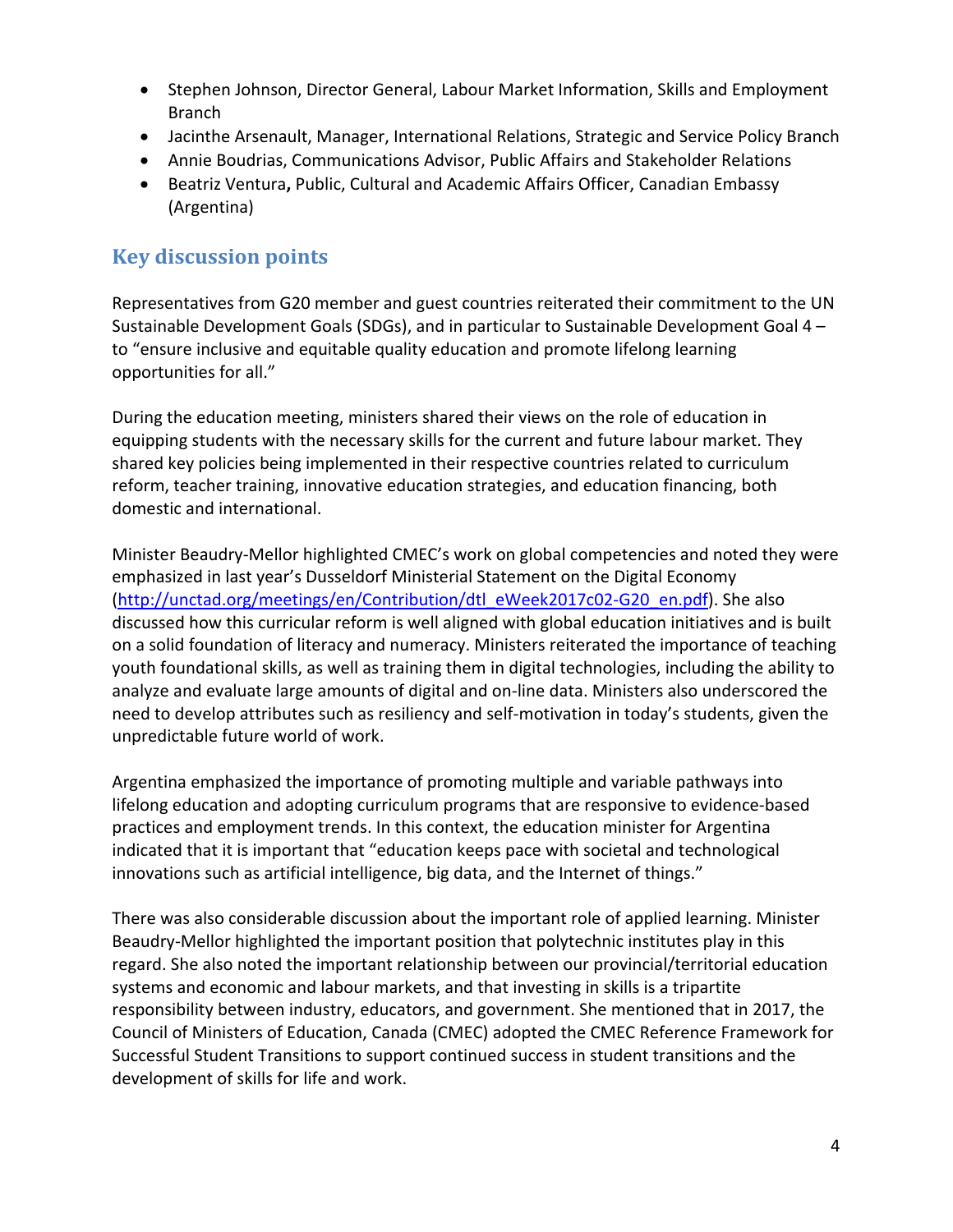Training teachers with the appropriate set of digital knowledge and skills is a key issue for all countries. Minister Beaudry‐Mellor emphasized the importance for teachers to prepare for developments digitalization. She also discussed how a number of provinces and territories are responding both to calls for digital literacy and a shortage of skilled labour, by introducing coding and financial literacy in the K–12 systems, with particular attention to engaging girls in these subjects. In addition, in keeping with the theme of inclusion, she shared that her home province, Saskatchewan, has delivered robotics and coding pilot projects for Grades 4 to 8 on two First Nations Reserves. She also noted that there has been an expansion in the number of programs in computer science and software engineering that facilitate connections between academics, postsecondary students, and members of industry. These programs foster collaboration and innovation, through research parks, and accelerate the transfer of research findings from public sector research to markets.

Ministers, particularly those from Argentina and Russia, also underscored the need to re‐skill older workers in view of shifting retirement ages. The USA stressed the importance of coordinating employment and education. To solidify this alignment, their education and employment departments will be merged into one in the coming months. In summer 2018, they also announced federal funding of \$150 million to provide job training to those who have been impacted by the opioid crisis and help them reintegrate society.

The inclusion of lifelong learning as a priority was particularly accentuated by Singapore. Singapore launched the SkillsFuture Series in 2017—a list of short, industry‐relevant training programs that focus on emerging skills. The program identifies eight categories: data analytics, finance, tech-enabled services, digital media, cyber security, entrepreneurship, advanced manufacturing, and urban solutions. This initiative is targeted at Singaporeans who are keen to gain a basic understanding or deepen their skills in these emerging areas.

Japan continues to develop a number of teacher training courses. New guidelines for their teacher training curriculum, to be implemented in 2025, will emphasize business-management knowledge.

The Republic of Korea is extending training to people through their polytechnic institutions, in particular to 50–60‐year‐olds, with an aim toward continued employability. Saudi Arabia, by contrast, with 60 percent of the population under 25 years old, wants to ensure that their students acquire strong foundational and soft skills, as well as language competencies.

Minister Beaudry‐Mellor spoke of the progress we are making in Canada in responding to the calls of the Truth and Reconciliation Commission, noting that many provinces and territories have developed pre- and in-service opportunities to incorporate Indigenous knowledge, history, perspectives, and cultures into classroom practices, and enhance educators' capacity to support Indigenous education.

Finally, countries committed to strengthening international cooperation and collectively addressing common challenges by learning from each other's experiences, sharing knowledge and promising practices, and developing joint initiatives at regional, bilateral, and multilateral levels.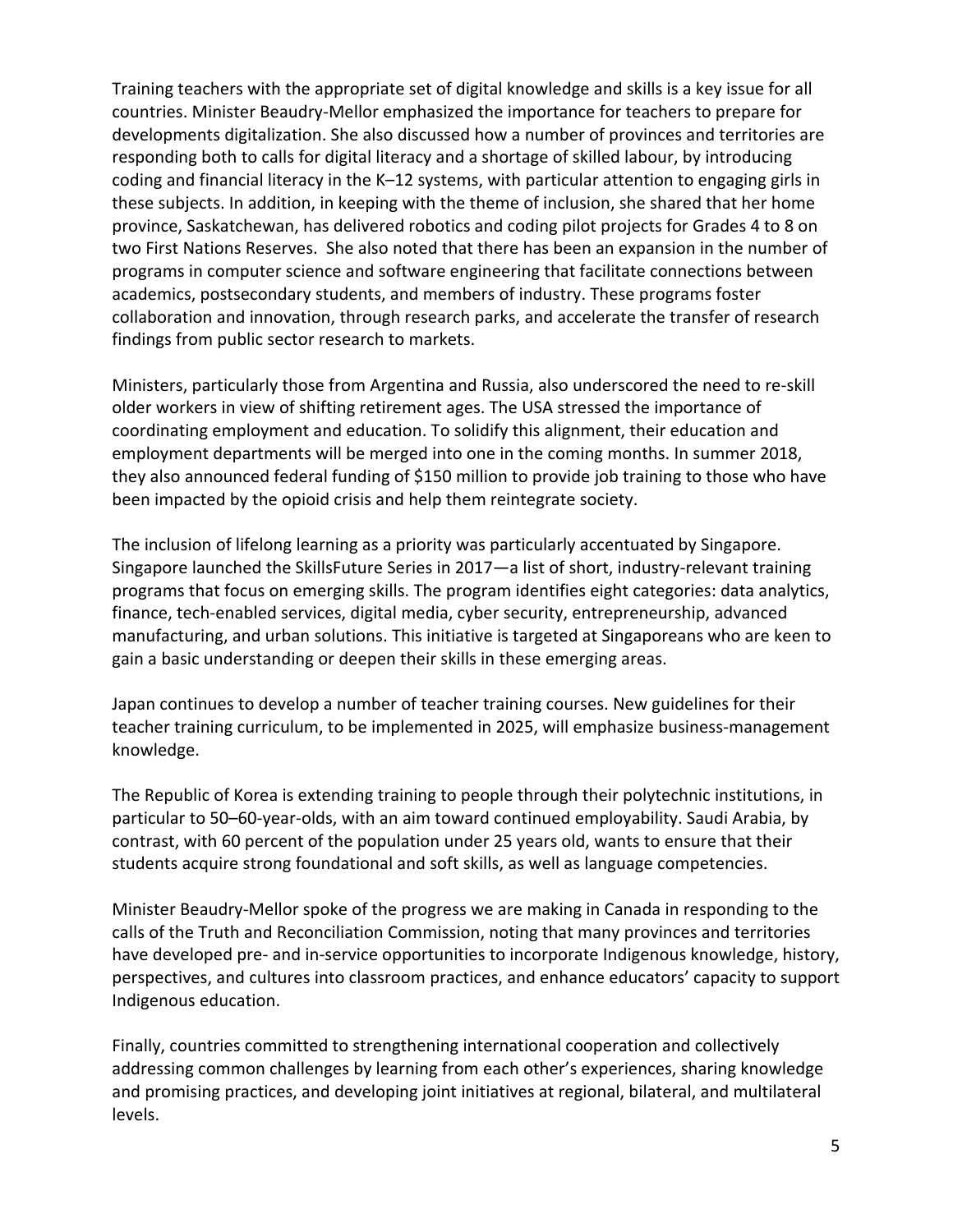## **Key Outcomes**

#### *Education Declaration and the Joint Education and Employment Declarations*

Agreed upon by all G20 member countries, both the Education Declaration and the Joint Education and Employment Declarations reaffirm the unique role of education as a key driver of fair and sustainable development, and acknowledge the need to place education at the centre of the global agenda. Ministers stressed the transformative power, positive results, and broad influence of education. They also noted that education is an essential tool with which to address global challenges and contribute to dialogue, consensus, cooperation, and collaboration.

Provinces and territories were consulted on both the Education Declaration and the Joint Education and Employment Declarations (APPENDICES I and II), and most comments had been integrated into the declarations before the meetings. However, the preparatory meetings on September 4 and 5 provided another opportunity for Canada to successfully negotiate additional language in both declarations. The most significant negotiations resulted in the inclusion of the following terms: safe‐learning environments, work‐based learning and experiences, and a minimum of 12 years of schooling, the latter of which is particularly important for girls in developing countries. Some countries expressed opposition to this last inclusion (e.g., India, China, USA), although the changes requested were supported by UK and UNESCO.

Prior to the meetings, Argentina had sent out a request to member countries to contribute to a database they were developing, titled Global Campus, which they presented during the meetings. The platform aims to provide information by country on international scholarships available for students, researchers, and teachers. Canada has yet to agree to contribute to this project; however, CMEC will circulate a memorandum to ministers to determine Canada's potential participation.

#### *2019 and 2020 G20 meetings*

During the G20 Education Ministerial Meeting, Minister Beaudry‐Mellor congratulated Argentina in making education one of the G20's priorities and underscored the close alignment between education and the world of work. Minister Beaudry‐Mellor's statements were supported by the majority of countries, and, as a direct result of the minister's comments, Japan announced that they now plan to host a symposium on education in the months leading up to the G20 in late fall 2019. Japan will hold the 2019 G20 presidency, and, significantly, had not been intending to include education in the agenda before this meeting. Further, Saudi Arabia will hold the G20 presidency in 2020, and announced that it will include an education‐ specific meeting in their G20 agenda.